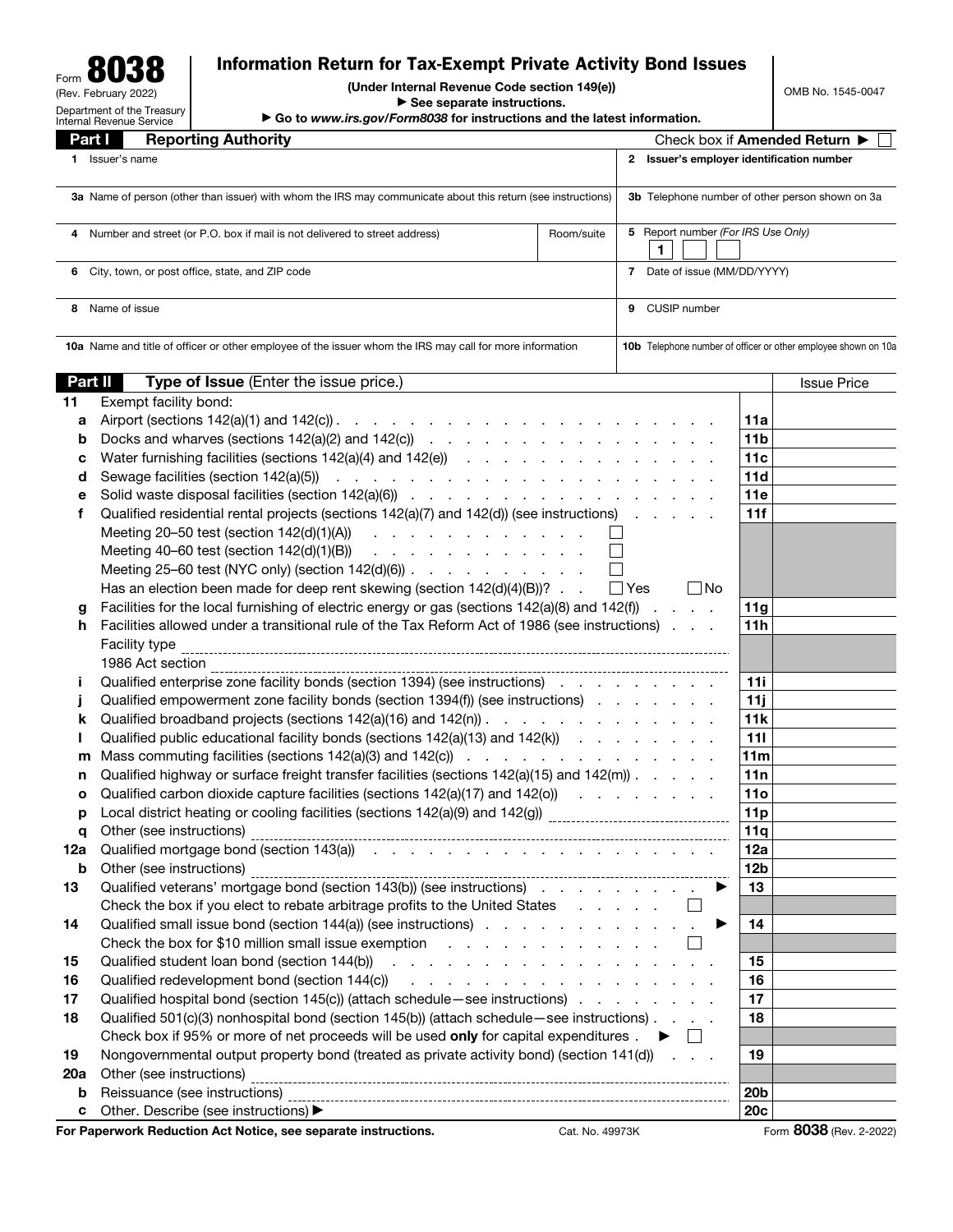|                | Form 8038 (Rev. 2-2022)                                                                                                    |                                                                                                                    |    |                                            |                   |  |                                  |                 |        |           | Page 2 |  |
|----------------|----------------------------------------------------------------------------------------------------------------------------|--------------------------------------------------------------------------------------------------------------------|----|--------------------------------------------|-------------------|--|----------------------------------|-----------------|--------|-----------|--------|--|
| Part III       |                                                                                                                            | Description of Bonds (Complete for the entire issue for which this form is being filed.)                           |    |                                            |                   |  |                                  |                 |        |           |        |  |
|                | (a) Final maturity date                                                                                                    | (b) Issue price                                                                                                    |    | (c) Stated redemption<br>price at maturity |                   |  | (d) Weighted<br>average maturity |                 |        | (e) Yield |        |  |
| 21             |                                                                                                                            |                                                                                                                    | \$ |                                            |                   |  | years                            |                 |        |           | %      |  |
| <b>Part IV</b> |                                                                                                                            | Uses of Proceeds of Issue (including underwriters' discount)                                                       |    |                                            |                   |  |                                  |                 |        | Amount    |        |  |
| 22             | Proceeds used for accrued interest<br>$\mathbf{L} = \mathbf{L}$<br>$\mathbf{L} = \mathbf{L}$                               |                                                                                                                    |    |                                            |                   |  | 22                               |                 |        |           |        |  |
| 23             | Issue price of entire issue (enter amount from line 21, column (b))<br>and a state of                                      |                                                                                                                    |    |                                            |                   |  |                                  |                 |        |           |        |  |
| 24             | Proceeds used for bond issuance costs (including underwriters' discount)<br>24                                             |                                                                                                                    |    |                                            |                   |  |                                  |                 |        |           |        |  |
| 25             | Proceeds used for credit enhancement<br>25                                                                                 |                                                                                                                    |    |                                            |                   |  |                                  |                 |        |           |        |  |
| 26             | Proceeds allocated to reasonably required reserve or replacement fund .<br>26                                              |                                                                                                                    |    |                                            |                   |  |                                  |                 |        |           |        |  |
| 27             | Proceeds used to refund prior tax-exempt bonds. Complete Part VI<br>27                                                     |                                                                                                                    |    |                                            |                   |  |                                  |                 |        |           |        |  |
| 28             | Proceeds used to refund prior taxable bonds. Complete Parts V and VI<br>28                                                 |                                                                                                                    |    |                                            |                   |  |                                  |                 |        |           |        |  |
| 29             |                                                                                                                            | Add lines 24 through 28                                                                                            |    |                                            |                   |  |                                  | 29              |        |           |        |  |
| 30             |                                                                                                                            | Nonrefunding proceeds (subtract line 29 from line 23, enter amount here, and complete Part V)                      |    |                                            |                   |  |                                  | 30              |        |           |        |  |
|                | <b>Part V</b><br><b>Description of Property Financed</b>                                                                   |                                                                                                                    |    |                                            |                   |  |                                  |                 |        |           |        |  |
|                | Caution: Do not complete for qualified student loan bonds, qualified mortgage bonds, or qualified veterans' mortgage       |                                                                                                                    |    |                                            |                   |  |                                  |                 |        |           |        |  |
|                | bonds.                                                                                                                     |                                                                                                                    |    |                                            |                   |  |                                  |                 |        |           |        |  |
| 31             | <b>Type of Property Financed:</b>                                                                                          |                                                                                                                    |    |                                            |                   |  |                                  |                 | Amount |           |        |  |
| а              | Land<br>and a strong control of the strong and                                                                             |                                                                                                                    |    |                                            |                   |  |                                  | 31a             |        |           |        |  |
| b              | Buildings and structures                                                                                                   |                                                                                                                    |    |                                            |                   |  |                                  | 31 <sub>b</sub> |        |           |        |  |
| с              | Equipment with recovery period of more than 5 years                                                                        |                                                                                                                    |    |                                            |                   |  |                                  | 31c             |        |           |        |  |
| d              | Equipment with recovery period of 5 years or less                                                                          |                                                                                                                    |    |                                            |                   |  |                                  | 31d<br>31e      |        |           |        |  |
| е<br>32        | Other. Describe (see instructions)<br>North American Industry Classification System (NAICS) of the projects financed.      |                                                                                                                    |    |                                            |                   |  |                                  |                 |        |           |        |  |
|                | <b>NAICS Code</b>                                                                                                          | Amount of nonrefunding proceeds                                                                                    |    |                                            | <b>NAICS Code</b> |  | Amount of nonrefunding proceeds  |                 |        |           |        |  |
|                | \$                                                                                                                         |                                                                                                                    |    | c                                          |                   |  | \$                               |                 |        |           |        |  |
| а<br>b         | \$                                                                                                                         |                                                                                                                    |    | d                                          |                   |  | \$                               |                 |        |           |        |  |
| <b>Part VI</b> |                                                                                                                            | Description of Refunded Bonds (Complete this part only for refunding bonds.)                                       |    |                                            |                   |  |                                  |                 |        |           |        |  |
| 33             |                                                                                                                            | Enter the remaining weighted average maturity of the tax-exempt bonds to be refunded                               |    |                                            |                   |  |                                  |                 |        |           | years  |  |
| 34             |                                                                                                                            | Enter the remaining weighted average maturity of the taxable bonds to be refunded                                  |    |                                            |                   |  |                                  |                 |        |           | years  |  |
| 35             |                                                                                                                            | Enter the last date on which the refunded tax-exempt bonds will be called (MM/DD/YYYY)                             |    |                                            |                   |  |                                  |                 |        |           |        |  |
| 36             |                                                                                                                            | Enter the date(s) the refunded bonds were issued (MM/DD/YYYY)                                                      |    |                                            |                   |  |                                  |                 |        |           |        |  |
| Part VII       | <b>Miscellaneous</b>                                                                                                       |                                                                                                                    |    |                                            |                   |  |                                  |                 |        |           |        |  |
| 37             |                                                                                                                            |                                                                                                                    |    |                                            |                   |  |                                  |                 |        |           |        |  |
| 38             |                                                                                                                            | Check the box if you have designated any issue under section $265(b)(3)(B)(i)(III)$ .                              |    |                                            |                   |  |                                  |                 |        |           |        |  |
| 39             |                                                                                                                            | Check the box if you have elected to pay a penalty in lieu of arbitrage rebate                                     |    |                                            |                   |  |                                  |                 |        |           | ▸      |  |
| 40a            |                                                                                                                            |                                                                                                                    |    |                                            |                   |  |                                  |                 |        |           |        |  |
| b              | Check the box if you have identified a hedge and enter the following information                                           |                                                                                                                    |    |                                            |                   |  |                                  |                 |        |           |        |  |
| c              |                                                                                                                            |                                                                                                                    |    |                                            |                   |  |                                  |                 |        |           |        |  |
| d              | Term of hedge $\blacktriangleright$                                                                                        |                                                                                                                    |    |                                            |                   |  |                                  |                 |        |           |        |  |
| 41             |                                                                                                                            |                                                                                                                    |    |                                            |                   |  |                                  |                 |        |           |        |  |
| 42a            | Enter the amount of gross proceeds invested or to be invested in a guaranteed investment contract (GIC) >                  |                                                                                                                    |    |                                            |                   |  |                                  |                 |        |           |        |  |
| b              | $\prime$                                                                                                                   |                                                                                                                    |    |                                            |                   |  |                                  |                 |        |           |        |  |
| c              | Enter the name of the GIC provider ▶                                                                                       |                                                                                                                    |    |                                            |                   |  |                                  |                 |        |           |        |  |
| 43             | Check the box if the issuer has established written procedures to ensure that all nonqualified bonds of this issue are     |                                                                                                                    |    |                                            |                   |  |                                  |                 |        |           |        |  |
|                |                                                                                                                            |                                                                                                                    |    |                                            |                   |  |                                  |                 |        |           |        |  |
| 44             | Check the box if the issuer has established written procedures to monitor the requirements of section 148 $\ldots$         |                                                                                                                    |    |                                            |                   |  |                                  |                 |        |           |        |  |
| 45a            | Enter the amount of reimbursement if some portion of the proceeds was used to reimburse expenditures $\blacktriangleright$ |                                                                                                                    |    |                                            |                   |  |                                  |                 |        |           |        |  |
| b              | $\sqrt{2}$                                                                                                                 |                                                                                                                    |    |                                            |                   |  |                                  |                 |        |           |        |  |
| 46             | Check the box if the issue is comprised of qualified redevelopment, qualified small issue, or exempt facilities bonds, and |                                                                                                                    |    |                                            |                   |  |                                  |                 |        |           |        |  |
|                |                                                                                                                            | provide name and EIN of the primary private user enters and the content of the content of the primary private user |    |                                            |                   |  |                                  |                 |        |           |        |  |
|                | Name $\blacktriangleright$                                                                                                 |                                                                                                                    |    |                                            |                   |  |                                  | EIN             |        |           |        |  |

Form 8038 (Rev. 2-2022)